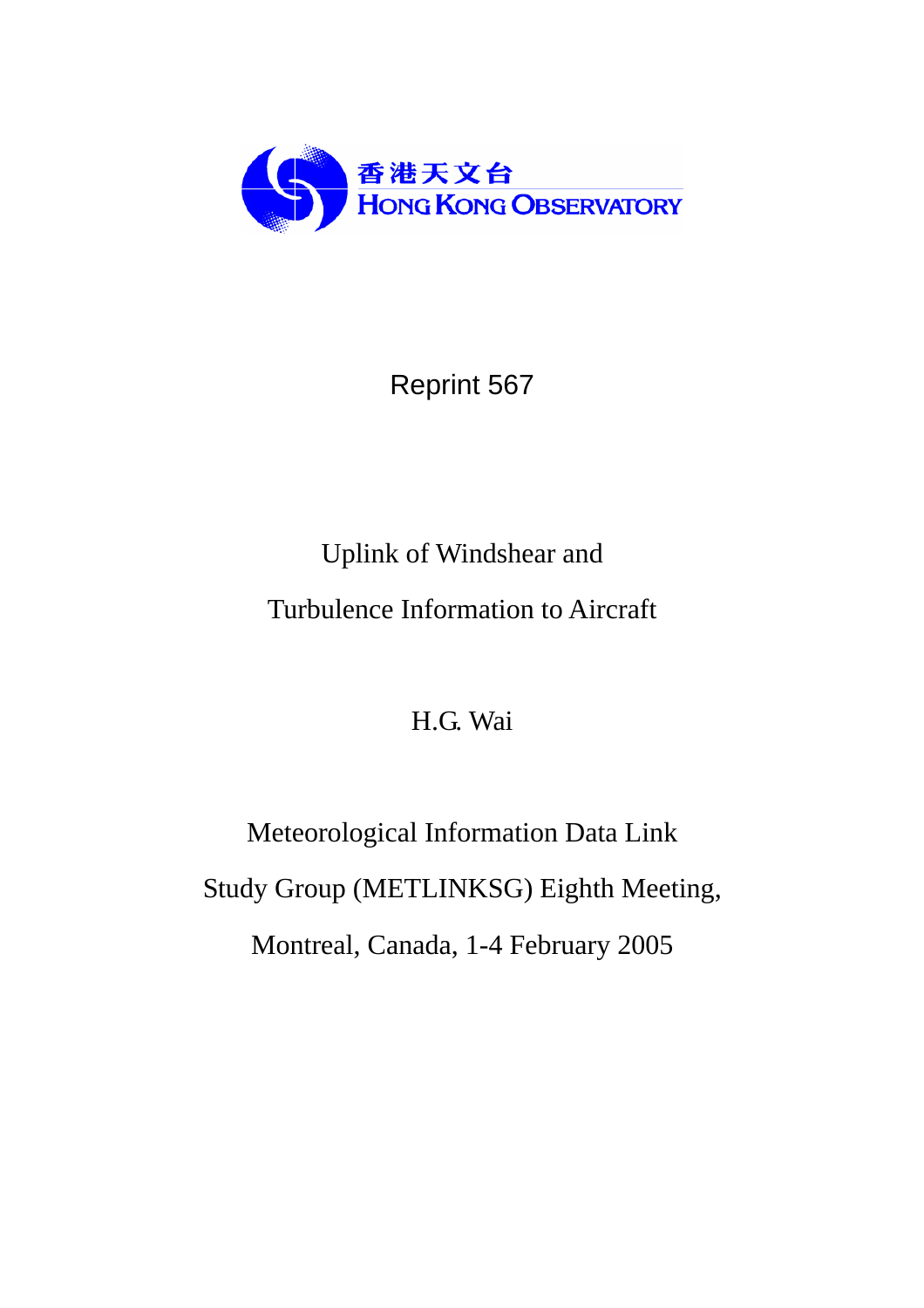

METLINKSG/8-IP/7 5/1/05

# **METEOROLOGICAL INFORMATION DATA LINK STUDY GROUP (METLINKSG)**

# **EIGHTH MEETING**

### **Montreal, 1 to 4 February 2005**

**Agenda Item 6: Uplink of meteorological information**

**6.5: Re-assessment of requirements during terminal operations for data-link applications**

## **UPLINK OF WINDSHEAR AND TURBULENCE INFORMATION TO AIRCRAFT**

(Presented by H.G. Wai)

#### **SUMMARY**

This paper provides an update on the plan and progress in Hong Kong, China of uplinking windshear and turbulence information to aircraft.

#### 1. **BACKGROUND**

1.1 METLINKSG/8-SN/3 invites updates on the windshear and turbulence alerting system in Hong Kong, China in connection with potential products for uplink (para. 2.2.14 refers).

# 2. **WINDSHEAR AND TURBULENCE ALERTING SERVICE IN HONG KONG, CHINA**

2.1 The Hong Kong Observatory (HKO) operates a number of meteorological equipment for monitoring windshear and turbulence at and around the Hong Kong International Airport (HKIA). These include a Terminal Doppler Weather Radar (TDWR), a Doppler LIDAR (LIght Detection And Ranging) system and a network of wind sensors. Alerts for possible windshear and turbulence within 3 NM of the runway thresholds are automatically generated by computation algorithms of the Windshear and Turbulence Warning System (WTWS) using data from the suite of weather sensors. These alerts are presented to air traffic controllers for relay to aircraft. These alerts are updated at least once every minute. Warnings based on pilot reports automatic alerts issued and meteorological assessment with validity of an hour or so are also issued by the forecaster.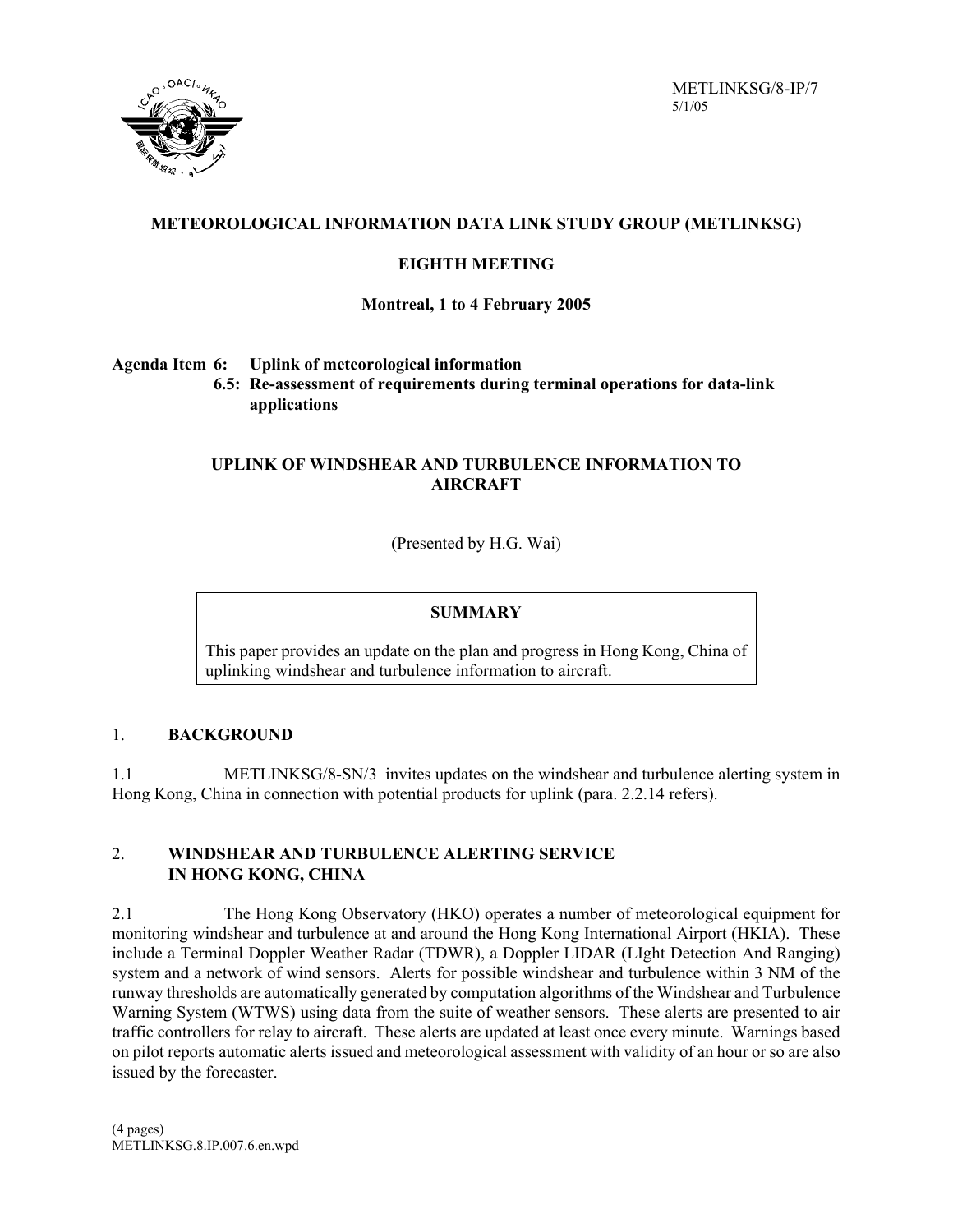2.2 At present, windshear and turbulence information is disseminated to aircraft in the following two ways :

- a) automatic "microburst alert", "windshear alert" and "turbulence alert" generated by the WTWS relayed by air traffic controllers over radio; and
- b) "windshear warning" and "turbulence warning" consolidated from the various sources of information (pilot reports, automatic alerts and forecaster assessment) via ATIS broadcast and D-ATIS.

#### 3. **NEW DEVELOPMENTS IN THE PROVISION OF WINDSHEAR AND TURBULENCE INFORMATION TO AIRCRAFT**

3.1 Following the introduction of the new template for windshear warnings in Amendment 73 to Annex 3 to the Convention on International Civil Aviation, windshear and turbulence are identified as "FCST" or "FCST AND REP" in warnings disseminated on ATIS/D-ATIS.

3.2 With the availability of Doppler LIDAR data, runway-specific windshear warnings are planned to be provided on ATIS/D-ATIS in early 2005 so as to provide more precise information for the runway corridors affected by windshear (e.g. due to nearby terrain or local phenomena such as sea breeze). Examples of the proposed terminology to be used are "SIG WS FCST AND REP 07L", "SIG WS FCST 07L AND 07R" and different warnings may be issued for Arrival and Departure ATIS respectively.

3.3 As requested by airlines, to help pilots appreciate the vertical windshear conditions when the airport is affected by high winds blowing across nearby terrain, estimated winds at 2,500ft above mean sea level will be provided on ATIS/D-ATIS. The winds are estimated based on hilltop anemometer data near the airport.

3.4 Algorithms and software to generate automatic windshear alerts based on LIDAR data have been developed. These alerts will be integrated into the WTWS after performance validation in the coming peak windshear season in the Spring.

### 4. **USER REQUIREMENTS OF WEATHER INFORMATION UPLINK**

4.1 In respect of weather information uplink, Hong Kong, China conducted a survey in early 2004 to solicit views from pilots regarding their requirements. A total of 66 replies from pilots of 10 airlines were received. The results are given in more details in Appendix A2 to the report of CNS/MET SG/8 of APANPIRG (available at http://www.icao.int/icao/en/ro/apac/2004/CNSMET\_SG8/index.html). Specifically, windshear and turbulence alerts are identified by pilots as the most needed weather product for uplinking to the cockpit (Figure 1).

4.2 Windshear and turbulence are by nature transient and sporadic and so the windshear/turbulence alerts generated from automatic systems are highly perishable. It is desirable that the latest windshear and turbulence alerts be made available to the pilots, particularly during the approach phase of the flight. Understandably, it is not possible to relay the windshear and turbulence information to the pilot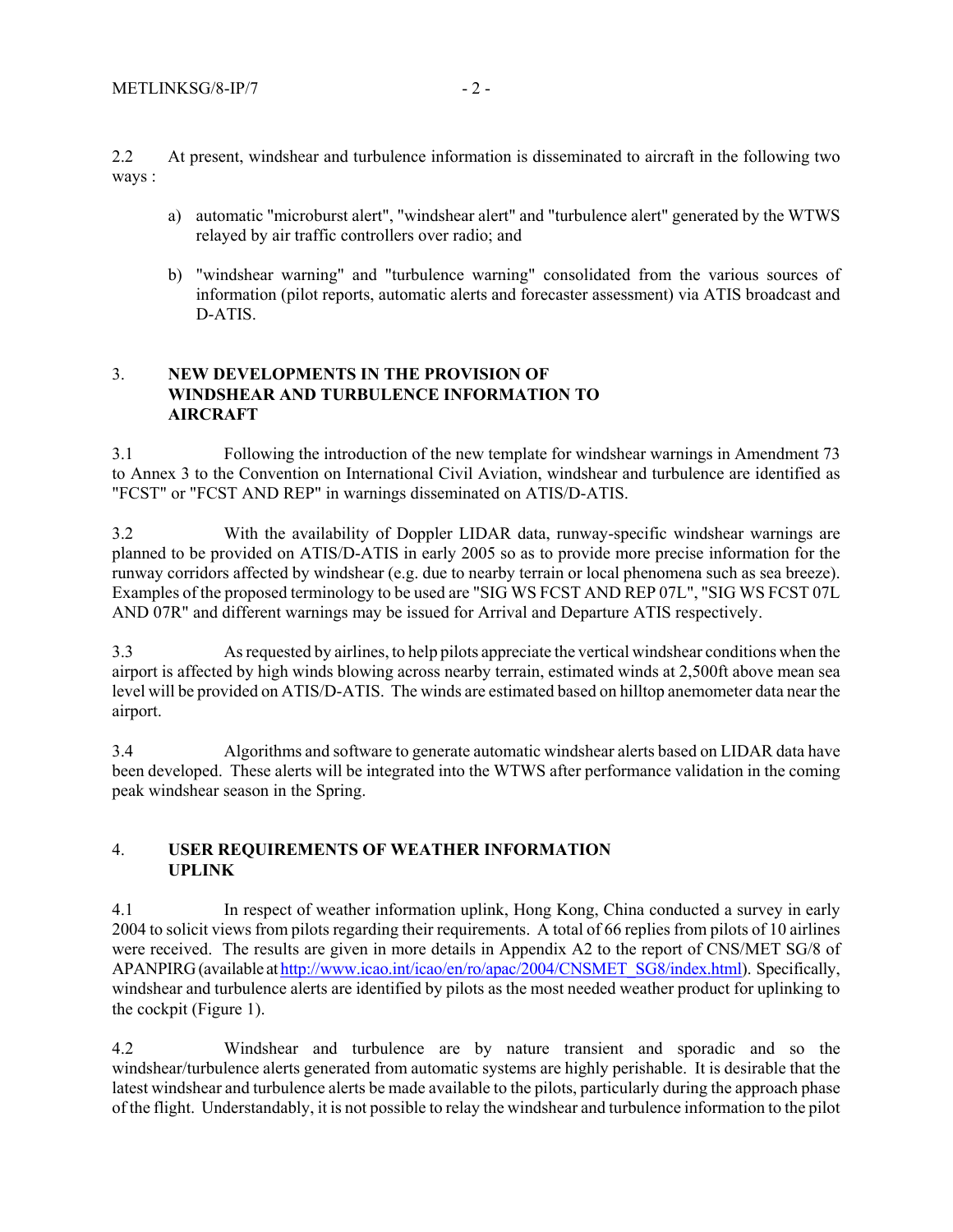on a minute-to-minute basis (or when a significant change occurs) via ATIS/D-ATIS. It would however be possible to do so via data uplink, preferably using a dedicated data link. In this connection, Hong Kong, China is making efforts to identify cost-effective means for uplinking windshear/turbulence products to cockpit from the near-term to the long-term. Various possibilities are being investigated in consultation with airlines, pilots and the civil aviation authority, as follows.

- a) for the near-term, explore the use of standard ARINC 623 message type 'Terminal Weather Information for Pilots (TWIP)' in existing available ACARS facilities for uplinking text based windshear/turbulence alerts;
- b) for the medium-term, explore the use of FIS-B service for uplinking text based windshear/turbulence alerts; and
- c) Uplinking graphical windshear/turbulence alerts and information for direct display on on-board navigational display will be considered on the long-term, pending availability of suitable cockpit display hardware/software.

4.3 As regards the near-term initiative, the feasibility of using commercial aircraft to conduct trials on uplinking text based windshear/turbulence alerts to aircraft via ACARS "TWIP" messages is currently being explored in Hong Kong, China.

— — — — — — — —